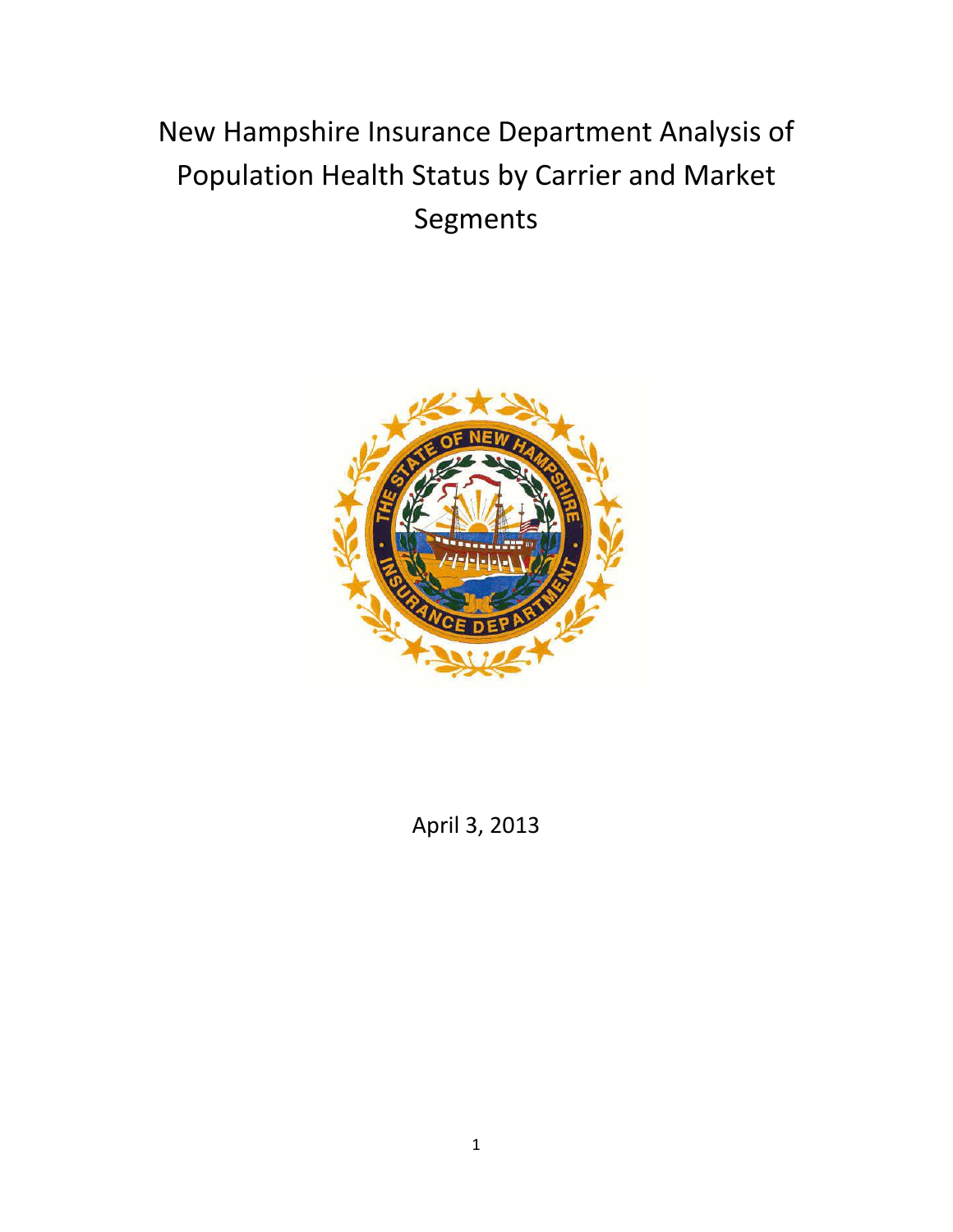# Background

The Affordable Care Act (ACA) includes provisions for the use of risk adjustment of carrier populations in the small group and non-group markets beginning in 2014. The risk adjustment system is intended to allow carriers insuring populations with greater health needs to receive a redistribution of funds in order to compensate for the greater needs of those populations. Use of a risk adjustment system is intended to protect carriers attracting sicker populations since medical underwriting or the application of preexisting condition provisions are prohibited for these insurance markets. Population based risk adjustment typically works by considering the age, gender, and specific diagnoses of an analyzed population, for the purpose of comparing populations to each other. The risk adjustment system will be administered in New Hampshire by the federal government.

# Analysis

The New Hampshire Insurance Department (NHID) performed this analysis of the insured populations for the purpose of providing comparative information to carriers as they develop rates and expectations about how risk adjustment will impact their organizations beginning in 2014. The NHID analyzed the New Hampshire Comprehensive Health Information System (NHCHIS), and used the Chronic Illness and Disability Payment System (CDPS) developed by researchers at the University of California San Diego, to compare insured populations.

Also included in the results is information on the age and gender of the insured populations. Average age, the age distribution, and proportion male and female are provided in addition to a risk score. Gender bias is based on the percent that are male, so a gender bias of .53 means that 53 percent of the population is male. The risk score is the output from the risk adjustment system, and is a relative measure used to explain the differences in the expected resources necessary to treat the corresponding population. A risk score equal to 1.00 means that the population is average when compared to other populations included in the analysis. A risk score of 1.10 would mean that the population is expected to consume ten percent more resources than the average population.

Risk scores are assigned at the member level and averaged at the population level. Data used are from calendar year 2011. The entire population analyzed was used to calculate the risk scores, so risk scores can be compared among populations shown in different tables. Caution should be used in interpreting the findings, since although medical underwriting is prohibited in the small group and non-group insurance markets, age can be used within a 3:1 band. Therefore, the risk score in this analysis includes consideration for age, gender, and diagnosis, but carriers are permitted to adjust premiums based on age.

This analysis provides information on the carriers and market dynamics that existed in 2011, but does not draw any conclusions about how the markets may shift or make any assumptions about the outcomes of the risk adjustment system in 2014. Risk adjustment impacts the small group and nongroup markets, but due to changes in the definitions of these markets and other ACA related changes, populations are likely to shift among the markets shown in this analysis.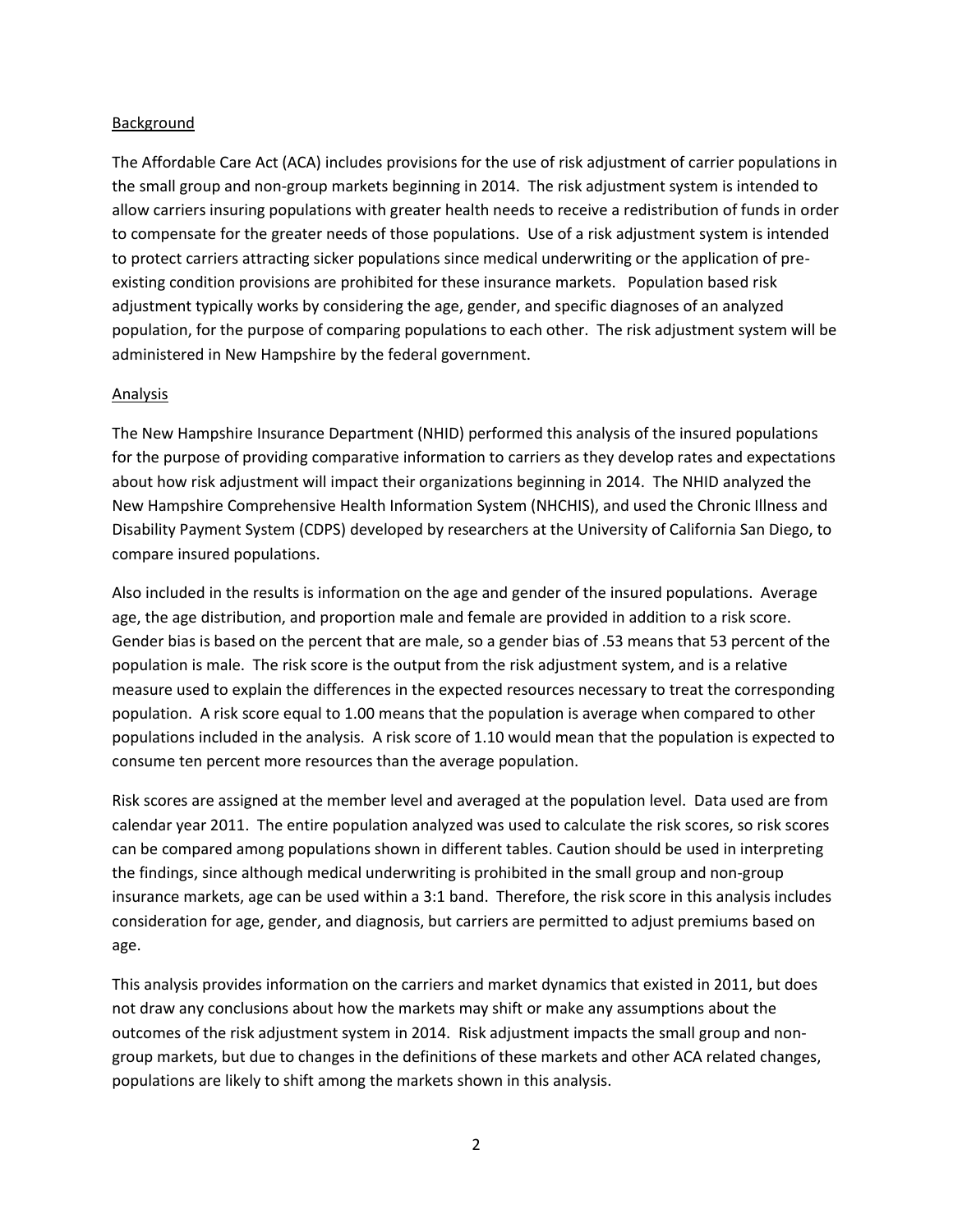## **Findings**

Analysis comparisons were made based on whether the group account is self-funded or fully insured and by product line. Products are based on HMO, POS, PPO and Indemnity designations. EPO products are combined in the PPO category. The data are also separated by market segment.

| <b>Self-Funded HMO</b> |                    |                     |              |         |             |       |       | <b>Age Distribution</b> |       |        |
|------------------------|--------------------|---------------------|--------------|---------|-------------|-------|-------|-------------------------|-------|--------|
|                        |                    | Member              | <b>Risk</b>  | Average | Gender      |       |       |                         |       |        |
| Company                | <b>Market</b>      | <b>Distribution</b> | <b>Score</b> | Age     | <b>Bias</b> | $10$  | 10-19 | $20 - 39$               | 40-49 | $>=50$ |
| Aetna                  |                    | 0.4%                | 1.21         | 38.2    | 0.49        | 11.3% | 13.2% | 20.6%                   | 18.0% | 36.9%  |
| $Anthem - NH$          | Employers with     | 72.3%               | 1.23         | 35.4    | 0.47        | 10.7% | 15.7% | 26.8%                   | 18.1% | 28.6%  |
| <b>CIGNA</b>           | >=100 Employees    | 2.1%                | 0.61         | 35.0    | 0.50        | 11.4% | 16.0% | 27.0%                   | 18.0% | 27.7%  |
| Harvard Pilgrim HC     |                    | 18.9%               | 1.21         | 34.1    | 0.48        | 13.8% | 14.1% | 29.1%                   | 17.5% | 25.5%  |
|                        | Employers with 51- |                     |              |         |             |       |       |                         |       |        |
| Harvard Pilgrim HC     | 99 Employees       | 0.4%                | 1.22         | 35.8    | 0.48        | 8.7%  | 19.9% | 21.5%                   | 21.0% | 28.9%  |
| Anthem – NH            | Small Group 2-50   | 0.1%                | 1.21         | 30.2    | 0.47        | 12.5% | 24.1% | 30.4%                   | 22.3% | 10.7%  |
| Harvard Pilgrim HC     |                    | 0.5%                | 1.16         | 37.4    | 0.51        | 9.3%  | 12.2% | 27.2%                   | 17.4% | 34.0%  |

The self-funded HMO populations among the major carriers carry a relative risk that is similar, and the risk score is about twenty percent higher than average.

# **Self-Funded Indemnity**

|                     |                                   |                     |              |         |             |      |         | <b>Age Distribution</b> |       |        |
|---------------------|-----------------------------------|---------------------|--------------|---------|-------------|------|---------|-------------------------|-------|--------|
|                     |                                   | <b>Member</b>       | <b>Risk</b>  | Average | Gender      |      |         |                         |       |        |
| Company             | <b>Market</b>                     | <b>Distribution</b> | <b>Score</b> | Age     | <b>Bias</b> | $10$ | $10-19$ | 20-39                   | 40-49 | $>=50$ |
| Aetna               |                                   | 2.3%                | 1.08         | 54.8    | 0.37        | 3.4% | 3.4%    | 8.9%                    | 6.9%  | 77.3%  |
| All Other Insurance | Employers with<br>>=100 Employees | 36.0%               | 1.20         | 43.3    | 0.47        | 5.6% | 11.7%   | 20.9%                   | 13.1% | 48.7%  |
| Anthem - NH         |                                   | 61.7%               | 1.38         | 46.9    | 0.44        | 4.4% | 10.0%   | 17.6%                   | 11.7% | 56.3%  |

The self-funded Indemnity Anthem population has a risk score that is almost forty percent greater than average. The Anthem population is also older within this category. Even the smaller insurers (all other insurance) carry a relative risk that is twenty percent greater than average for the entire population analyzed.

# 3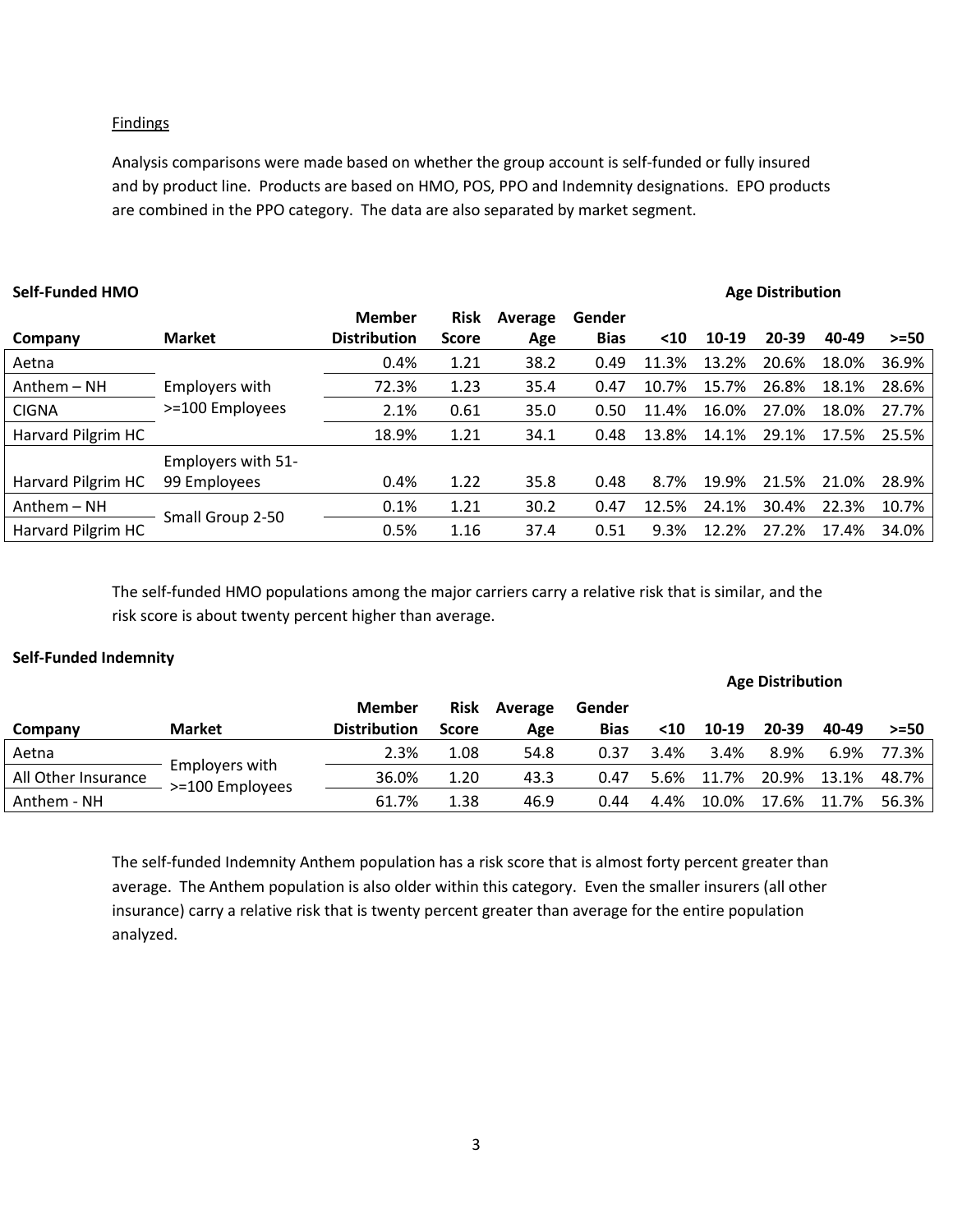## **Self-Funded PPO Age Distribution**

|                     |                                   | <b>Member</b>       | <b>Risk</b>  | Average | Gender      |       |       |           |       |        |
|---------------------|-----------------------------------|---------------------|--------------|---------|-------------|-------|-------|-----------|-------|--------|
| Company             | <b>Market</b>                     | <b>Distribution</b> | <b>Score</b> | Age     | <b>Bias</b> | $10$  | 10-19 | $20 - 39$ | 40-49 | $>=50$ |
| All Other Insurance |                                   | 21.5%               | 0.50         | 35.5    | 0.57        | 10.4% | 12.2% | 31.6%     | 18.9% | 26.9%  |
| Anthem - NH         | Employers with 51-                | 0.2%                | 0.39         | 29.1    | 0.27        | 27.3% | 18.2% | 18.2%     | 27.3% | 9.1%   |
| <b>CIGNA</b>        | 99 Employees                      | 17.8%               | 0.77         | 32.2    | 0.56        | 13.0% | 11.3% | 43.6%     | 16.8% | 15.3%  |
| Harvard Pilgrim HC  |                                   | 60.4%               | 0.96         | 35.4    | 0.50        | 9.3%  | 12.5% | 34.2%     | 18.4% | 25.6%  |
| Aetna               |                                   | 1.5%                | 0.79         | 33.3    | 0.51        | 9.3%  | 12.9% | 40.3%     | 12.8% | 24.8%  |
| All Other Insurance |                                   | 3.8%                | 0.58         | 36.6    | 0.50        | 8.9%  | 12.4% | 30.7%     | 20.3% | 27.7%  |
| Anthem - NH         | Employers with<br>>=100 Employees | 46.4%               | 0.90         | 36.2    | 0.49        | 11.1% | 14.1% | 27.5%     | 17.1% | 30.2%  |
| <b>CIGNA</b>        |                                   | 12.7%               | 1.22         | 36.1    | 0.47        | 11.3% | 14.2% | 28.4%     | 16.4% | 29.7%  |
| Harvard Pilgrim HC  |                                   | 35.7%               | 1.04         | 34.3    | 0.46        | 10.1% | 14.5% | 33.6%     | 16.9% | 24.9%  |

The self-funded PPO category for the 51-99 employees is generally healthy, except for those covered by Harvard Pilgrim HC (dba HealthPlans Inc.). Anthem has the lowest risk population among the major TPAs in the self-funded PPO category for employers covering more than 100 employees, and Cigna the highest risk. Age is very similar in the >=100 market segment.

| <b>Self-Funded POS</b> |                 |                     |              |         |             |       |       | <b>Age Distribution</b> |       |          |
|------------------------|-----------------|---------------------|--------------|---------|-------------|-------|-------|-------------------------|-------|----------|
|                        |                 | Member              | <b>Risk</b>  | Average | Gender      |       |       |                         |       |          |
| Company                | <b>Market</b>   | <b>Distribution</b> | <b>Score</b> | Age     | <b>Bias</b> | $10$  | 10-19 | 20-39                   | 40-49 | $>=50$   |
| Aetna                  |                 | 49.4%               | 1.05         | 35.0    | 0.49        | 11.1% | 15.0% | 28.4%                   | 19.2% | 26.3% 1  |
| Anthem - NH            | Employers with  | 47.6%               | 1.32         | 39.0    | 0.47        | 9.5%  | 12.6% | 23.7%                   | 15.7% | 38.4%    |
| <b>CIGNA</b>           | >=100 Employees | 0.8%                | 1.43         | 41.5    | 0.44        | 6.0%  | 10.8% | 23.8%                   | 12.5% | 46.8%    |
| Harvard Pilgrim HC     |                 | 2.2%                | 1.40         | 37.0    | 0.47        | 10.6% | 15.1% | 24.4%                   | 16.7% | $33.2\%$ |

Substantial differences in risk and age exist between the major carriers in the self-funded POS category, with notable age differences as well. This is probably explained by Anthem administering claims for the State of New Hampshire account.

| <b>Underwritten HMO</b> |                              |                     |              |         |             |       |       | <b>Age Distribution</b> |       |        |
|-------------------------|------------------------------|---------------------|--------------|---------|-------------|-------|-------|-------------------------|-------|--------|
|                         |                              | <b>Member</b>       | <b>Risk</b>  | Average | Gender      |       |       |                         |       |        |
| Company                 | <b>Market</b>                | <b>Distribution</b> | <b>Score</b> | Age     | <b>Bias</b> | <10   | 10-19 | 20-39                   | 40-49 | $>=50$ |
|                         | Individual (as               |                     |              |         |             |       |       |                         |       |        |
|                         | group                        |                     |              |         |             |       |       |                         |       |        |
| Harvard Pilgrim HC      | conversion)                  | 0.1%                | 1.91         | 40.7    | 0.48        | 3.2%  | 19.4% | 19.4%                   | 9.7%  | 48.4%  |
| All Other Insurance     | Individual                   | 0.0%                | 0.67         | 29.4    | 0.60        | 20.0% | 0.0%  | 60.0%                   | 20.0% | 0.0%   |
| Harvard Pilgrim HC      | policy                       | 0.1%                | 1.62         | 43.7    | 0.48        | 4.9%  | 12.3% | 20.5%                   | 12.3% | 50.0%  |
| Aetna                   |                              | 0.0%                | 0.74         | 32.6    | 0.64        | 9.1%  | 18.2% | 36.4%                   | 18.2% | 18.2%  |
| Anthem - NH             | Employers with<br>1 Employee | 1.1%                | 1.67         | 44.1    | 0.50        | 6.6%  | 8.5%  | 15.7%                   | 21.0% | 48.3%  |
| Harvard Pilgrim HC      |                              | 0.3%                | 1.79         | 42.1    | 0.47        | 9.4%  | 14.3% | 13.0%                   | 14.0% | 49.4%  |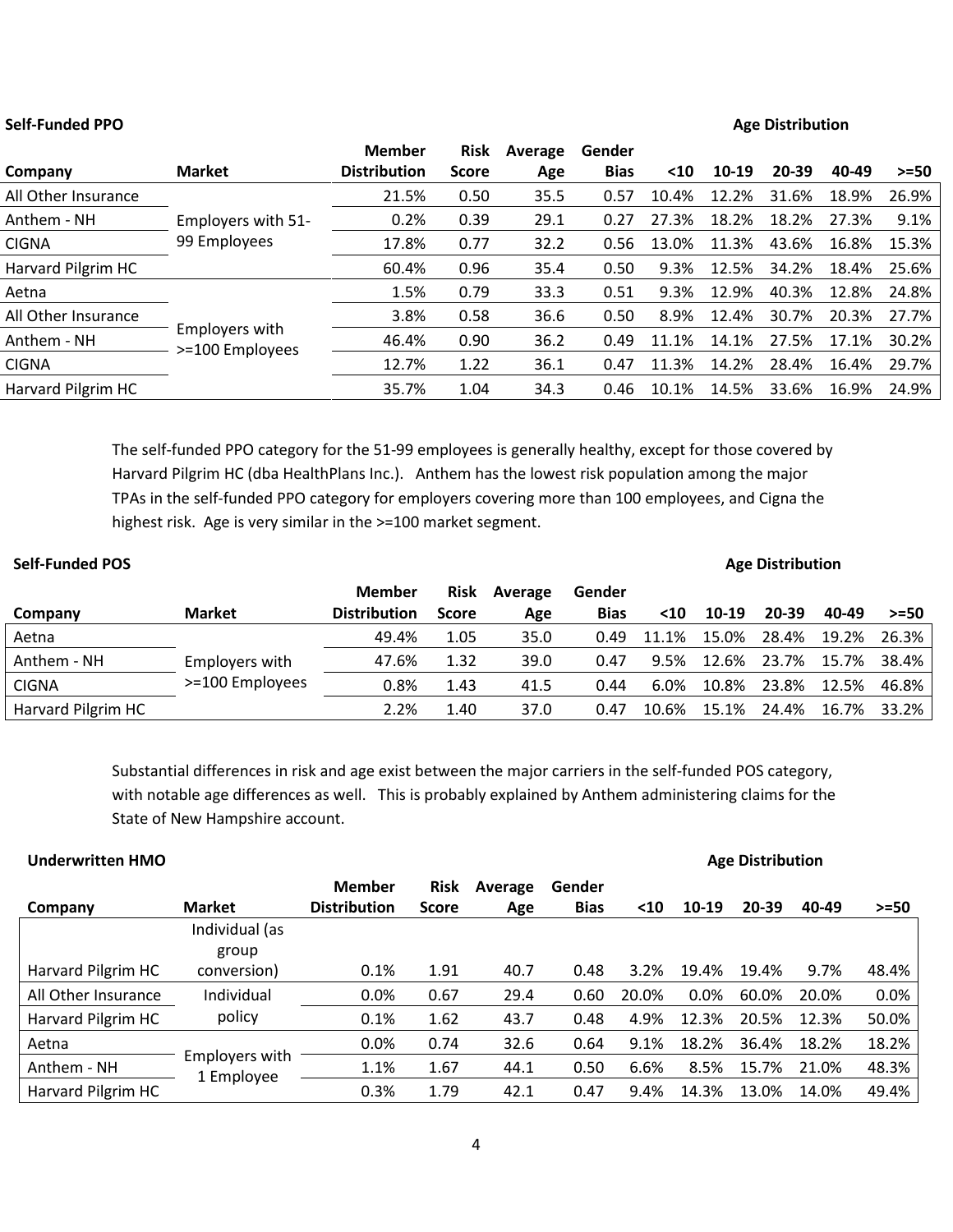| <b>MVP</b>         |                | $0.0\%$ | 1.79 | 60.7 | 0.00 | $0.0\%$ | $0.0\%$ | 0.0%  | 0.0%  | 100.0% |
|--------------------|----------------|---------|------|------|------|---------|---------|-------|-------|--------|
| Aetna              |                | 0.1%    | 1.29 | 36.1 | 0.51 | 11.6%   | 5.8%    | 36.2% | 23.2% | 23.2%  |
| Anthem - NH        | Small Group 2- | 66.8%   | 1.02 | 37.0 | 0.51 | 8.3%    | 11.6%   | 31.0% | 20.4% | 28.7%  |
| Harvard Pilgrim HC | 50             | 31.4%   | 1.05 | 34.8 | 0.51 | 10.7%   | 15.3%   | 28.7% | 19.6% | 25.7%  |
| <b>MVP</b>         |                | $0.0\%$ | 0.50 | 40.1 | 0.30 | 7.4%    | $3.7\%$ | 37.0% | 22.2% | 29.6%  |

Within the underwritten HMO category for individual and small group, substantially higher risk populations are identified with the Harvard Pilgrim HC individual policies (closed block of business), and small group coverage for employers with one employee. Age is also higher than average for these groups.

| <b>Underwritten HMO</b> |                                   |                     |              |         |             |       |         | <b>Age Distribution</b> |       |        |
|-------------------------|-----------------------------------|---------------------|--------------|---------|-------------|-------|---------|-------------------------|-------|--------|
|                         |                                   | <b>Member</b>       | <b>Risk</b>  | Average | Gender      |       |         |                         |       |        |
| Company                 | <b>Market</b>                     | <b>Distribution</b> | <b>Score</b> | Age     | <b>Bias</b> | $10$  | $10-19$ | 20-39                   | 40-49 | $>=50$ |
| Aetna                   |                                   | 0.1%                | 0.88         | 33.4    | 0.46        | 11.3% | 22.5%   | 23.8%                   | 15.0% | 27.5%  |
| Anthem - NH             | Employers with<br>51-99 Employees | 18.0%               | 1.02         | 36.9    | 0.49        | 8.3%  | 11.7%   | 31.4%                   | 20.5% | 28.1%  |
| Harvard Pilgrim HC      |                                   | 11.9%               | 1.06         | 35.4    | 0.50        | 10.0% | 13.8%   | 30.1%                   | 20.9% | 25.2%  |
| Aetna                   |                                   | 0.1%                | 0.87         | 37.9    | 0.48        | 5.7%  | 17.9%   | 26.4%                   | 11.3% | 38.7%  |
| Anthem - NH             | Employers with                    | 35.0%               | 1.06         | 36.5    | 0.48        | 8.5%  | 12.2%   | 32.3%                   | 18.8% | 28.1%  |
| <b>CIGNA</b>            | >=100 Employees                   | 0.0%                | 0.25         | 45.8    | 0.39        | 0.0%  | 17.4%   | 17.4%                   | 13.0% | 52.2%  |
| Harvard Pilgrim HC      |                                   | 33.3%               | 1.15         | 36.2    | 0.46        | 10.0% | 13.4%   | 29.0%                   | 18.6% | 29.0%  |
| All Other Insurance     | Employers thru                    | 0.7%                | 1.07         | 34.8    | 0.50        | 12.2% | 14.2%   | 26.9%                   | 20.6% | 26.1%  |
| Harvard Pilgrim HC      | <b>Qualified Trust</b>            | 0.8%                | 1.16         | 33.3    | 0.50        | 13.8% | 19.2%   | 23.3%                   | 22.5% | 21.2%  |

Among the two major carriers providing underwritten HMO insurance to large employers, Harvard Pilgrim HC covers somewhat sicker populations, despite a younger average age.

| Underwritten<br>Indemnity |                   |                     |              |         |             |       |       | <b>Age Distribution</b> |       |        |
|---------------------------|-------------------|---------------------|--------------|---------|-------------|-------|-------|-------------------------|-------|--------|
|                           |                   | Member              | <b>Risk</b>  | Average | Gender      |       |       |                         |       |        |
| Company                   | <b>Market</b>     | <b>Distribution</b> | <b>Score</b> | Age     | <b>Bias</b> | $10$  | 10-19 | 20-39                   | 40-49 | $>=50$ |
| Aetna                     | Individual (as    | 6.1%                | 0.76         | 55.8    | 0.37        | 0.6%  | 4.9%  | 16.0%                   | 8.6%  | 69.9%  |
| All Other Insurance       | group conversion) | 0.1%                | 2.50         | 59.5    | 0.50        | 0.0%  | 0.0%  | 0.0%                    | 0.0%  | 100.0% |
| All Other Insurance       | Individual policy | 68.5%               | 0.67         | 46.8    | 0.49        | 2.0%  | 10.0% | 15.2%                   | 14.3% | 58.5%  |
| Anthem - NH               |                   | 15.7%               | 0.74         | 41.7    | 0.43        | 4.8%  | 11.5% | 26.3%                   | 13.9% | 43.5%  |
| Aetna                     |                   | 1.4%                | 0.68         | 35.4    | 0.73        | 16.2% | 2.7%  | 37.8%                   | 10.8% | 32.4%  |
| All Other Insurance       | Small Group 2-50  | 0.5%                | 0.69         | 38.2    | 0.67        | 16.7% | 8.3%  | 8.3%                    | 41.7% | 25.0%  |
| Anthem - NH               |                   | 0.1%                | 2.75         | 64.8    | 0.67        | 0.0%  | 0.0%  | 0.0%                    | 0.0%  | 100.0% |
| Anthem - NH               | Employers with    | 1.2%                | 1.12         | 43.8    | 0.45        | 0.0%  | 12.9% | 25.8%                   | 3.2%  | 58.1%  |
| UnitedHealthcare          | >=100 Employees   | 6.4%                | 0.70         | 66.5    | 0.56        | 0.0%  | 0.6%  | 1.2%                    | 0.6%  | 97.7%  |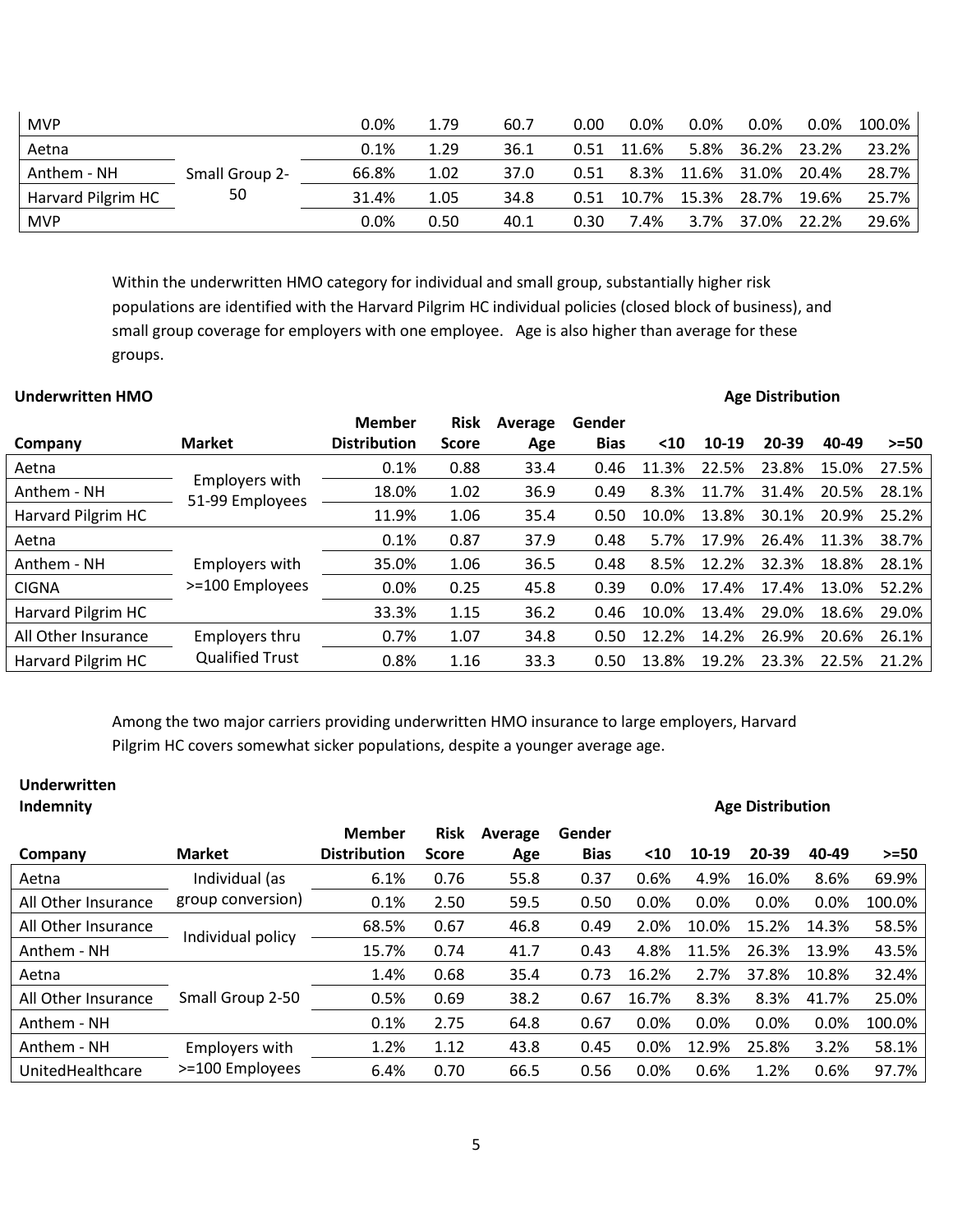The underwritten indemnity products show a greater relative risk for the Anthem populations when compared to competitors.

# **Underwritten PPO Age Distribution**

|                     |                   | <b>Member</b>       | <b>Risk</b> | Average | Gender      |       |       |           |       |        |
|---------------------|-------------------|---------------------|-------------|---------|-------------|-------|-------|-----------|-------|--------|
| Company             | <b>Market</b>     | <b>Distribution</b> | Score       | Age     | <b>Bias</b> | $10$  | 10-19 | $20 - 39$ | 40-49 | $>=50$ |
|                     | Individual (as    |                     |             |         |             |       |       |           |       |        |
| Harvard Pilgrim HC  | group conversion) | $0.0\%$             | 1.35        | 36.3    | 0.33        | 13.3% | 6.7%  | 33.3%     | 26.7% | 20.0%  |
| All Other Insurance | Individual policy | 10.5%               | 0.41        | 41.2    | 0.49        | 6.6%  | 12.8% | 20.5%     | 16.4% | 43.7%  |
| Anthem - NH         |                   | 89.5%               | 0.73        | 36.6    | 0.48        | 9.2%  | 12.7% | 30.0%     | 19.4% | 28.8%  |

With the exception of the Harvard Pilgrim HC group conversion policies, the underwritten PPO individual policies show a very low risk population, particularly those covered by insurance carriers with a smaller market share. This is true despite relatively high average age (or closer to average in the case of Anthem).

# **Underwritten PPO Age Distribution**

|                    |                  | <b>Member</b>       | <b>Risk</b>  | Average | Gender      |         |       |       |       |        |
|--------------------|------------------|---------------------|--------------|---------|-------------|---------|-------|-------|-------|--------|
| Company            | <b>Market</b>    | <b>Distribution</b> | <b>Score</b> | Age     | <b>Bias</b> | $10$    | 10-19 | 20-39 | 40-49 | $>=50$ |
| Aetna              |                  | 2.6%                | 0.96         | 33.7    | 0.44        | 5.6%    | 30.6% | 13.9% | 33.3% | 16.7%  |
| Anthem - NH        | <b>Employers</b> | 21.9%               | 1.41         | 44.3    | 0.49        | 7.6%    | 10.2% | 14.5% | 16.2% | 51.5%  |
| <b>CIGNA</b>       | with 1           | 4.5%                | 2.18         | 50.2    | 0.63        | $0.0\%$ | 11.1% | 7.9%  | 14.3% | 66.7%  |
| Harvard Pilgrim HC | Employee         | 12.6%               | 1.64         | 42.6    | 0.49        | 8.0%    | 15.4% | 12.6% | 14.3% | 49.7%  |
| <b>MVP</b>         |                  | 58.4%               | 0.92         | 46.3    | 0.46        | 9.3%    | 7.7%  | 9.9%  | 15.6% | 57.6%  |

Underwritten PPO for group insurance covering one employee has risk scores and average age values that vary extensively, but are substantially higher than average for Anthem, Cigna, and Harvard Pilgrim HC. Lower than average for MVP.

# **Underwritten PPO Age Distribution**

|                     |                    | Member              | <b>Risk</b>  | Average | Gender      |       |       |           |       |        |
|---------------------|--------------------|---------------------|--------------|---------|-------------|-------|-------|-----------|-------|--------|
| Company             | <b>Market</b>      | <b>Distribution</b> | <b>Score</b> | Age     | <b>Bias</b> | $10$  | 10-19 | $20 - 39$ | 40-49 | $>=50$ |
| Aetna               |                    | 2.4%                | 0.89         | 34.6    | 0.54        | 10.2% | 15.5% | 29.1%     | 20.0% | 25.3%  |
| All Other Insurance |                    | 0.2%                | 0.70         | 39.1    | 0.49        | 4.2%  | 12.5% | 33.3%     | 12.5% | 37.5%  |
| Anthem - NH         | <b>Small Group</b> | 28.1%               | 1.04         | 36.3    | 0.50        | 10.5% | 13.8% | 27.3%     | 19.2% | 29.2%  |
| <b>CIGNA</b>        | $2 - 50$           | 0.8%                | 1.16         | 40.4    | 0.49        | 7.7%  | 10.1% | 21.9%     | 24.0% | 36.4%  |
| Harvard Pilgrim HC  |                    | 26.6%               | 1.02         | 35.0    | 0.50        | 11.0% | 16.1% | 26.3%     | 19.3% | 27.3%  |
| <b>MVP</b>          |                    | 41.7%               | 0.80         | 35.6    | 0.47        | 10.8% | 12.9% | 29.8%     | 20.9% | 25.5%  |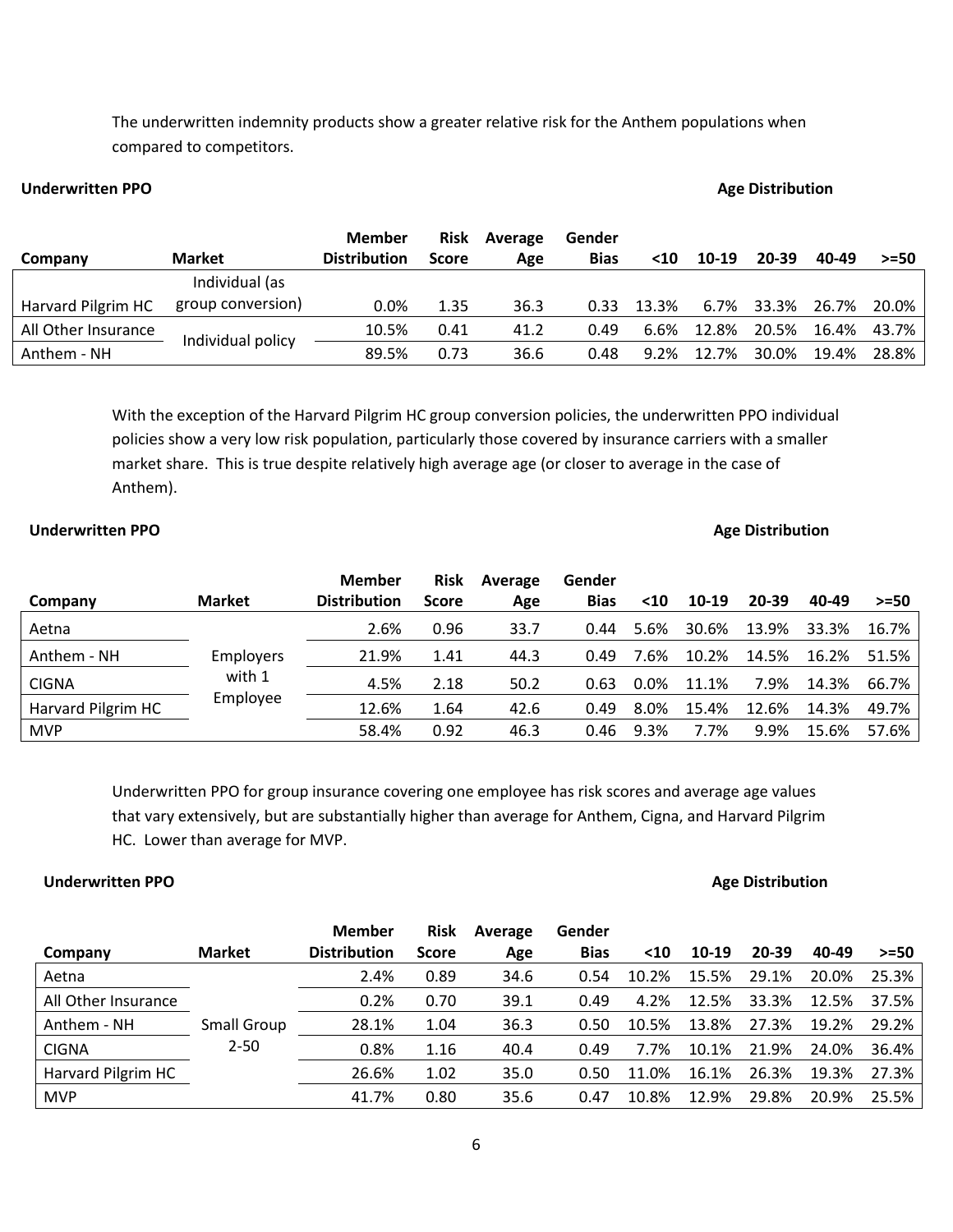|  | $\sim$<br>Jnı<br>- ~<br>---<br>uncare<br>:unt<br>$\blacksquare$ | 2%<br>. | $\sim$<br>$\sqrt{2}$<br>ັ. | $\sim$ $-$<br>57.1 | . ٥٨<br>◡.⊤。 | 2%، | 11.9% | $\Lambda$<br>ን%<br>70<br>ے.ر۔ | 17.9% | 23.8% |
|--|-----------------------------------------------------------------|---------|----------------------------|--------------------|--------------|-----|-------|-------------------------------|-------|-------|
|--|-----------------------------------------------------------------|---------|----------------------------|--------------------|--------------|-----|-------|-------------------------------|-------|-------|

Underwritten PPO for small group shows risk scores close to average for the major carriers, except for MVP, which is covering a substantially healthier population. This is one of the few instances that Harvard Pilgrim appears to have a slightly healthier population than Anthem.

# **Underwritten PPO**

# **Age Distribution**

|                    |                                             | <b>Member</b>       | <b>Risk</b>  | Average | Gender      |       |       |       |       |        |
|--------------------|---------------------------------------------|---------------------|--------------|---------|-------------|-------|-------|-------|-------|--------|
| Company            | <b>Market</b>                               | <b>Distribution</b> | <b>Score</b> | Age     | <b>Bias</b> | $10$  | 10-19 | 20-39 | 40-49 | $>=50$ |
| Aetna              |                                             | 1.3%                | 0.75         | 35.7    | 0.53        | 8.2%  | 16.4% | 28.1% | 23.4% | 24.0%  |
| Anthem - NH        |                                             | 39.0%               | 0.98         | 35.1    | 0.50        | 11.2% | 14.8% | 28.6% | 20.0% | 25.4%  |
| <b>CIGNA</b>       | <b>Employers</b><br>with 51-99<br>Employees | 0.8%                | 1.13         | 38.6    | 0.39        | 8.8%  | 10.8% | 22.5% | 29.4% | 28.4%  |
| Harvard Pilgrim HC |                                             | 33.9%               | 1.02         | 34.1    | 0.51        | 12.7% | 15.1% | 28.5% | 20.4% | 23.3%  |
| <b>MVP</b>         |                                             | 24.2%               | 0.81         | 34.4    | 0.48        | 10.3% | 13.3% | 34.1% | 18.7% | 23.6%  |
| UnitedHealthcare   |                                             | 0.7%                | 0.79         | 33.9    | 0.43        | 12.2% | 10.2% | 36.7% | 21.4% | 19.4%  |

Risk Scores for the underwritten PPO smaller large group (51-99 employees) category show similar results among carriers to that of the small group.

| <b>Underwritten PPO</b> |               |                     |              |         |             | <b>Age Distribution</b> |       |       |       |        |
|-------------------------|---------------|---------------------|--------------|---------|-------------|-------------------------|-------|-------|-------|--------|
|                         |               | Member              | Risk         | Average | Gender      |                         |       |       |       |        |
| Company                 | <b>Market</b> | <b>Distribution</b> | <b>Score</b> | Age     | <b>Bias</b> | $10$                    | 10-19 | 20-39 | 40-49 | $>=50$ |
| Aetna                   |               | 8.3%                | 0.62         | 28.4    | 0.52        | 7.3%                    | 16.3% | 55.3% | 9.9%  | 11.2%  |
| All Other Insurance     |               | 0.0%                | 0.41         | 46.2    | 0.44        | 0.0%                    | 0.0%  | 33.3% | 11.1% | 55.6%  |
| Anthem - NH             | Employers     | 48.6%               | 0.94         | 36.0    | 0.50        | 9.3%                    | 13.5% | 30.7% | 19.3% | 27.1%  |
| <b>CIGNA</b>            | with $>=100$  | 5.6%                | 1.14         | 37.0    | 0.48        | 11.4%                   | 14.2% | 24.7% | 19.6% | 30.1%  |
| Harvard Pilgrim HC      | Employees     | 22.3%               | 1.05         | 35.7    | 0.46        | 9.9%                    | 13.7% | 30.6% | 18.6% | 27.2%  |
| <b>MVP</b>              |               | 13.2%               | 0.78         | 35.4    | 0.48        | 10.1%                   | 12.6% | 32.4% | 18.3% | 26.6%  |
| UnitedHealthcare        |               | 1.9%                | 0.54         | 38.3    | 0.46        | 8.5%                    | 14.0% | 27.1% | 16.5% | 34.0%  |
| All Other Insurance     | Employers     | 0.0%                | 0.24         | 40.2    | 0.43        | 14.3%                   | 0.0%  | 28.6% | 28.6% | 28.6%  |
|                         | thru          |                     |              |         |             |                         |       |       |       |        |
|                         | Qualified     |                     |              |         |             |                         |       |       |       |        |
| Harvard Pilgrim HC      | Trust         | 0.2%                | 1.04         | 33.5    | 0.45        | 11.7%                   | 22.1% | 22.1% | 22.1% | 22.1%  |

Underwritten PPO risk score differences have some similarity between the largest groups and smaller group markets, with MVP covering a healthier population and Anthem and Harvard Pilgrim HC closer to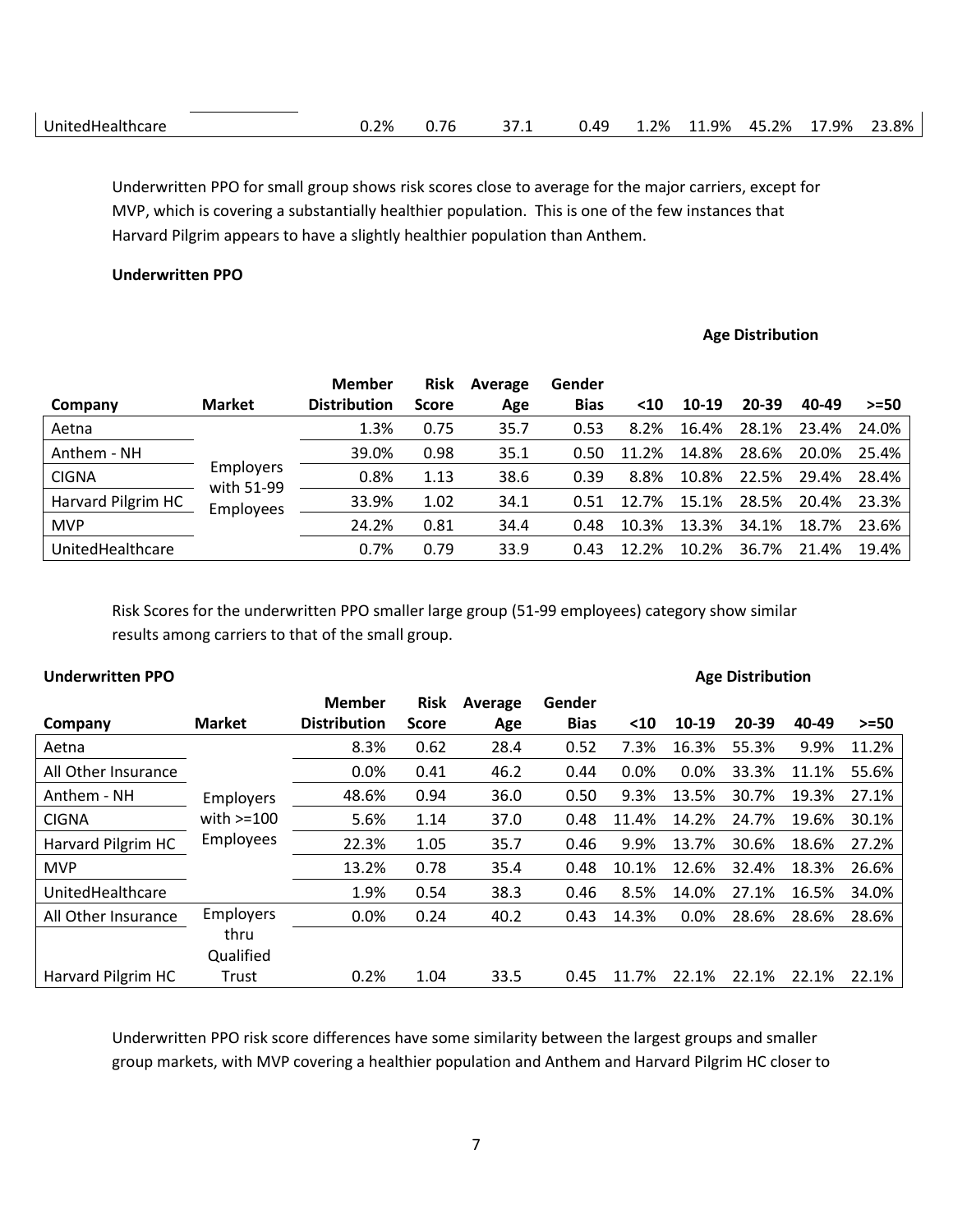average. The difference between Anthem and Harvard Pilgrim HC is greater though, with the Anthem population about ten percent lower risk, despite a slightly younger average age.

# **Underwritten**

# **Age Distribution**

|                  |                  | <b>Member</b>       | <b>Risk</b>  | Average | Gender      |       |         |       |       |        |
|------------------|------------------|---------------------|--------------|---------|-------------|-------|---------|-------|-------|--------|
| Company          | <b>Market</b>    | <b>Distribution</b> | <b>Score</b> | Age     | <b>Bias</b> | $10$  | 10-19   | 20-39 | 40-49 | $>=50$ |
| Aetna            | <b>Employers</b> | 1.4%                | 1.37         | 36.2    | 0.53        | 0.0%  | 34.2%   | 7.9%  | 36.8% | 21.1%  |
| Anthem - NH      | with 1           | 1.6%                | 2.08         | 39.9    | 0.48        | 4.5%  | 25.0%   | 4.5%  | 22.7% | 43.2%  |
| UnitedHealthcare | Employee         | 2.5%                | 1.01         | 39.8    | 0.49        | 12.7% | 11.3%   | 18.3% | 14.1% | 43.7%  |
| Aetna            |                  | 11.6%               | 1.03         | 35.3    | 0.53        | 5.6%  | 21.9%   | 21.6% | 23.8% | 27.2%  |
| Anthem - NH      | Small            | 24.9%               | 1.08         | 36.7    | 0.51        | 8.8%  | 14.5%   | 27.3% | 20.2% | 29.3%  |
| Harvard Pilgrim  | Group 2-         |                     |              |         |             |       |         |       |       |        |
| НC               | 50               | 0.5%                | 1.04         | 42.4    | 0.77        | 0.0%  | $0.0\%$ | 30.8% | 30.8% | 38.5%  |
| UnitedHealthcare |                  | 57.5%               | 0.83         | 34.9    | 0.48        | 10.6% | 14.9%   | 30.6% | 19.9% | 24.0%  |

The carriers providing coverage for the underwritten POS category for small employers are covering an average or higher than average risk, with the exception of UnitedHealthcare, which is covering a population with a substantially lower risk.

# **Underwritten**

### **POS Age Distribution**

| Company          | <b>Market</b>    | <b>Member</b><br><b>Distribution</b> | <b>Risk</b><br><b>Score</b> | Average<br>Age | Gender<br><b>Bias</b> | $10$  | 10-19 | 20-39 | 40-49 | $>=50$ |
|------------------|------------------|--------------------------------------|-----------------------------|----------------|-----------------------|-------|-------|-------|-------|--------|
| Aetna            |                  | 14.9%                                | 0.84                        | 34.6           | 0.58                  | 10.0% | 16.2% | 27.4% | 21.2% | 25.1%  |
| Anthem - NH      | <b>Employers</b> | 3.5%                                 | 0.87                        | 34.9           | 0.55                  | 11.7% | 13.3% | 31.7% | 11.7% | 31.7%  |
| Harvard Pilgrim  | with 51-99       |                                      |                             |                |                       |       |       |       |       |        |
| HC               | Employees        | 3.8%                                 | 0.70                        | 29.4           | 0.50                  | 21.2% | 19.7% | 24.2% | 16.7% | 18.2%  |
| UnitedHealthcare |                  | 77.8%                                | 0.83                        | 33.9           | 0.54                  | 11.7% | 13.6% | 32.7% | 21.0% | 21.1%  |
| Aetna            |                  | 18.1%                                | 1.02                        | 35.6           | 0.52                  | 11.8% | 13.7% | 26.4% | 21.4% | 26.6%  |
| Anthem - NH      | <b>Employers</b> | 10.8%                                | 1.24                        | 38.9           | 0.46                  | 6.7%  | 12.1% | 28.5% | 15.6% | 37.0%  |
| <b>CIGNA</b>     | with             | 0.1%                                 | 1.05                        | 27.5           | 0.44                  | 0.0%  | 55.6% | 11.1% | 22.2% | 11.1%  |
| Harvard Pilgrim  | $>=100$          |                                      |                             |                |                       |       |       |       |       |        |
| HC               | Employees        | 13.8%                                | 1.48                        | 41.2           | 0.44                  | 8.9%  | 10.8% | 20.0% | 17.1% | 43.3%  |
| UnitedHealthcare |                  | 57.1%                                | 0.62                        | 33.3           | 0.49                  | 13.0% | 14.6% | 31.2% | 19.9% | 21.4%  |
|                  | <b>Employers</b> |                                      |                             |                |                       |       |       |       |       |        |
|                  | thru             |                                      |                             |                |                       |       |       |       |       |        |
|                  | Qualified        |                                      |                             |                |                       |       |       |       |       |        |
| UnitedHealthcare | Trust            | 0.1%                                 | 2.01                        | 28.6           | 0.70                  | 20.0% | 10.0% | 40.0% | 20.0% | 10.0%  |